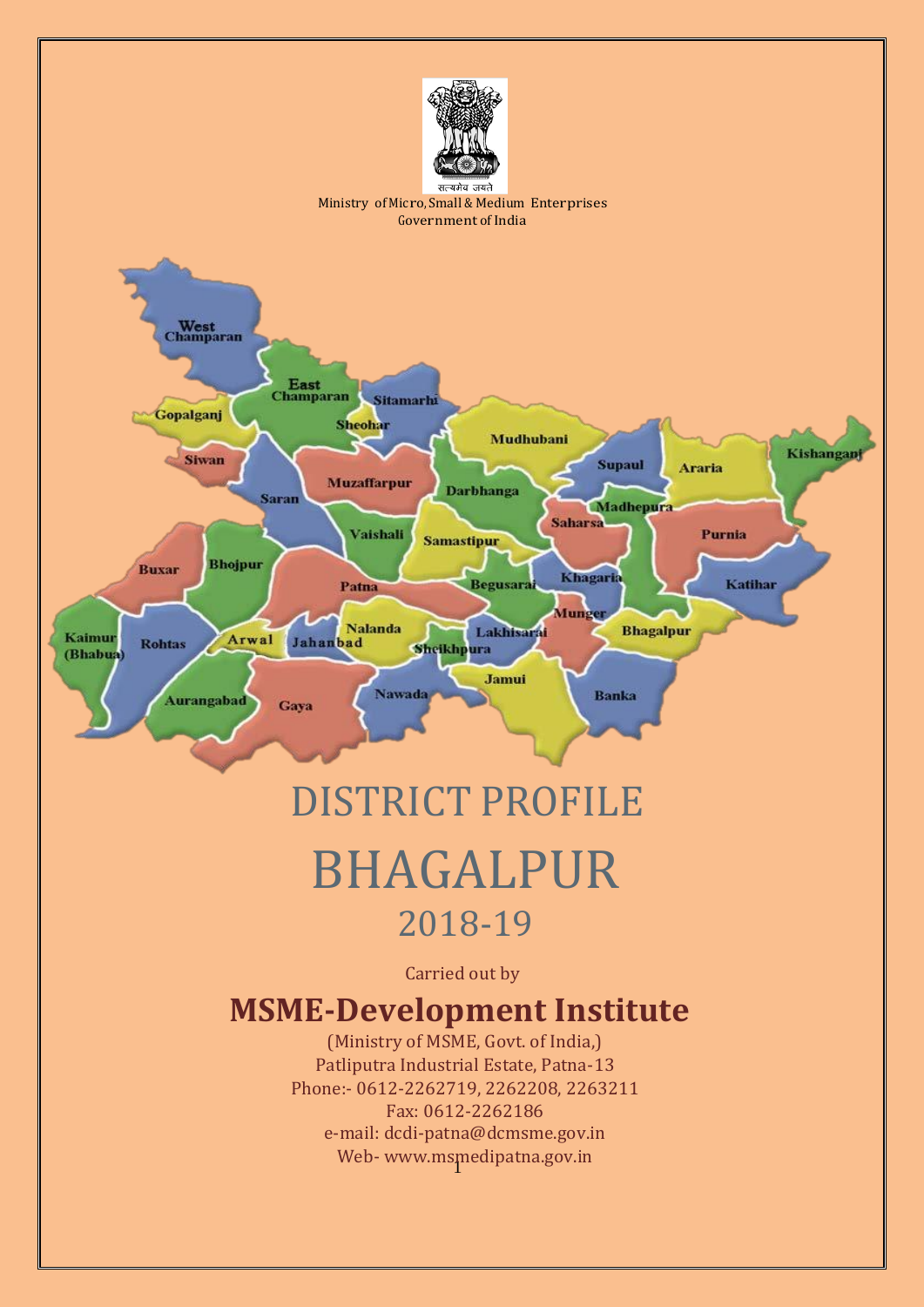# **BriefIndustrial Profileof Bhagalpur District**

1. General Characteristics of the District– Bhagalpur is located in the southern region of Bihar on the bank of river Ganga. The district is having fertile land and sound agriculture background. This district is having its background in art, skill, industry, agriculture and commerce. This town is famous for production of Silk and Cotton Textile. There is huge potentiality in the district for various types of Industries in the field of food and Agro based products. The silk produced in Bhagalpur is famous for its quality and this is an export item. Bhagalpur is the educational hub of eastern Bihar. There are good colleges and technical institutions e.g. Bihar Agriculture University, Sabour, Bhagalpur, Bhagalpur College of Engineering, Jawahar Lal Nehru Medical College, Bihar Institute of Silk & Textiles, Polytechnic and Govt. ITI. The handloom and power loom of Bhgalpur is famous in India. They produce different type of cotton textile. There is a large industrial estate situated at Barari in which presently 63 units are in production. At the distance of 35 KM from Bhagalpur, there is Thermal Power Plant of NTPC at Kahalgaon. The district is surrounded by Munger, Khagaria, Madhepura, Purnea, Katihar and Banka districts of Bihar, Godda and Sahebganj districts of Jharkhand. Bhagalpur district comprises three Sub-Divisions: Bhagalpur Sadar, Kahalgaon and Naugachia. There are 1515 villages and 4 statutory towns in the district. Bhagalpur is first Smart City which has export potential and good opportunity in the field of Maize, Tomato, Banana based food processing Industries. Manjusha Art based Cluster in Bhagalpur is very old and famous in India. It may be developed in form of a cluster for Artisans. The Manjusha Painting being painted on Silk Saree. The product is very much popular in the region. A Mega Silk Cluster is proposed to develop in Bhagalpur.

1.1 Location & Geographical Area: Bhagalpur is located in the southern region of Bihar. It is one of the oldest districts of Bihar and is situated in the Ganga basin at 141 ft above the sea level. It Lies between 25° 07′ – 25° 30′ N Latitude and between 86° 37′ – 87° 30'E longitude. The district is located in the eastern Bihar which surrounds Saharsa, Purnea & Katihar district, In North, Banka district In South, Sahebganj district In East, Munger district in west. The area of district is 2569.05 SqKM.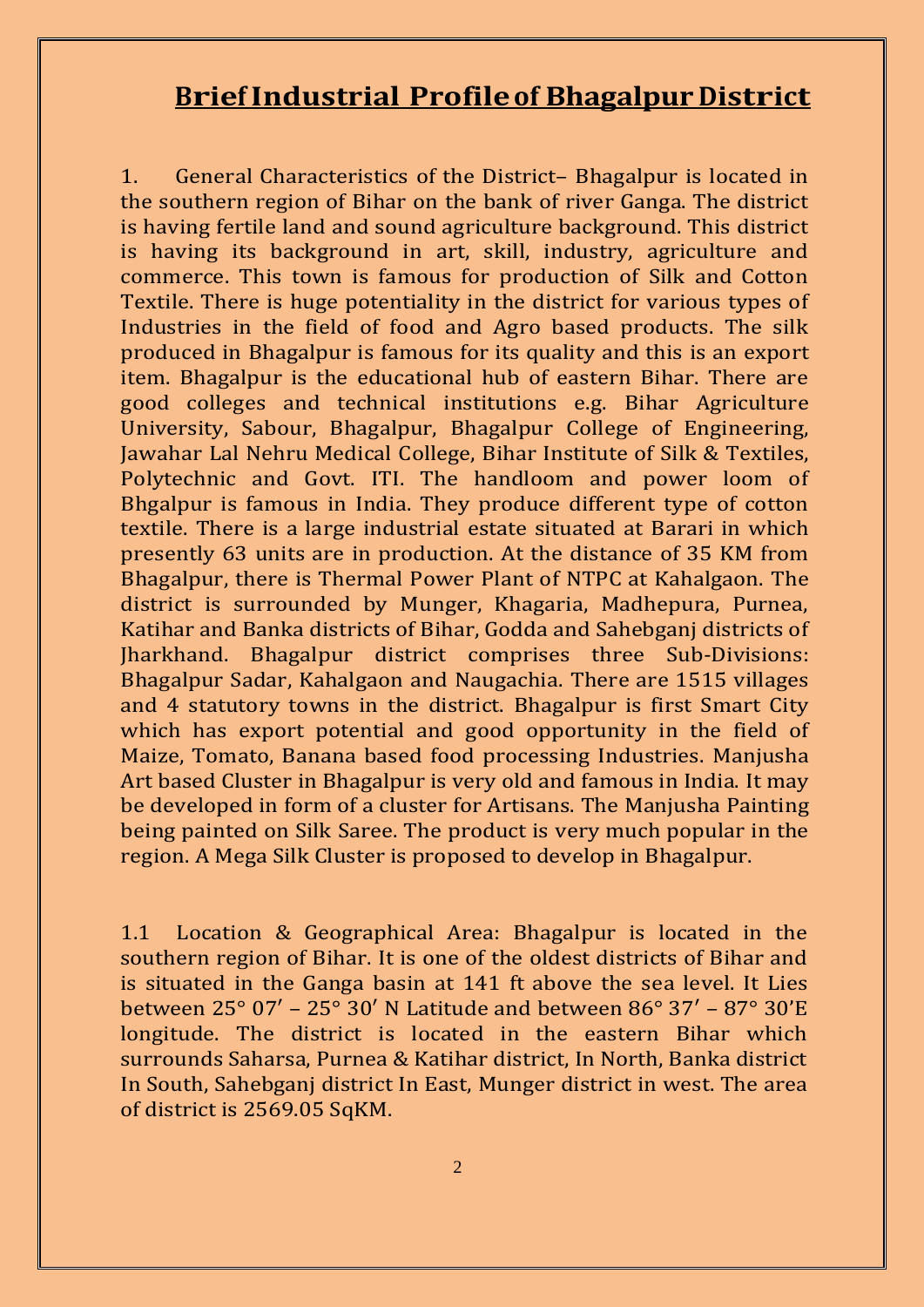

1.2 The Gangetic plains are very fertile and the main crops include rice, wheat, maize, barley, and oilseeds. The Gangatic plane is rich in agriculture.

1.3 Availability of Minerals: Following minerals are available in the district (India Mineral Yearbook, 2016):

- Quartz/Silica Sand
- China Clay
- Fire Clay
- Granite

1.4 FOREST: The 0.03% of Land in Bhagalpur is forest land which is 193.35 acres. There are various types of wood and bamboo available in the forest. Forest produce are minor.

1.5 Administrative set up: Bhagalpur is a Division covering two districts Banka & Bhagalpur. The district is further divided in 16 blocks namely Goradih, Jagdishpur, Nathnagar, Sabour, Shahkund, Sultanganj, Kahalgaon, Pirpainty, Sanhaula, Bihpur, Gopalpur, Ismailpur, Kharik, Narayanpur, Naugachhiya and Rangrachowk.

3 great grandson was Champa after whom the capital of Anga, till then known 1.6 Culture & Heritage: According to traditions preserved in the epics and puranas, the descendants of Anu, the great grandson of Manu, founded the Anava kingdom in the east. Afterwards, this kingdom was divided among the five sons of King Bali, known as Anga, Vanga, Kalinga, Pundia and Sumha. Among the kings of Anga about whom there is some reference, was Lomapada, a contemporary and friend of king Dashrath of Ayodhya. His as Malini, was renamed as Champa. Anga, alongwith Magadh, first finds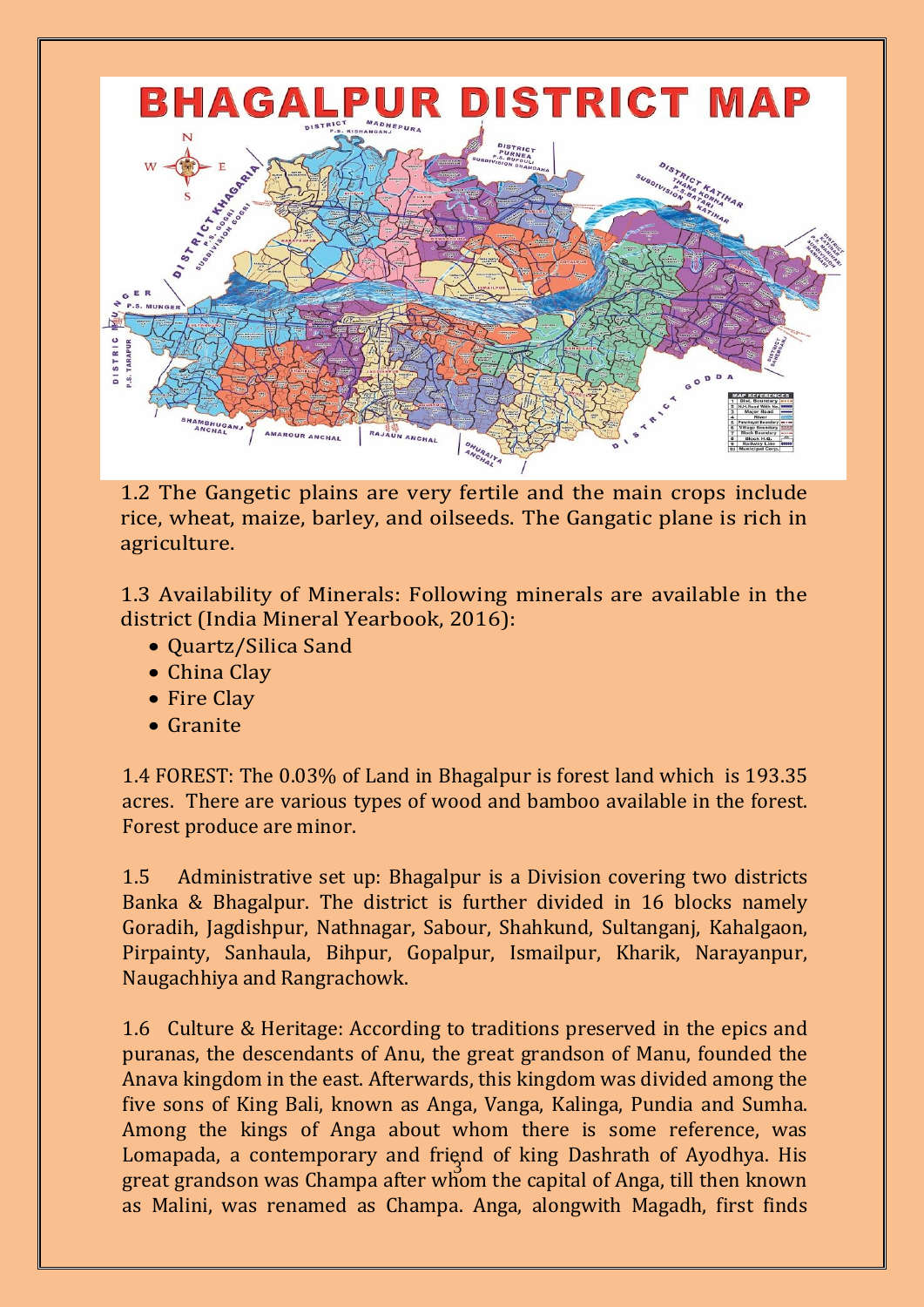mention in Vedic literature in the Atharvaveda Samhita. Buddhist scriptures mention Anga among the different kingdoms in northern India. According to a tradition, Brahmadatta, the king of Anga defeated Bhattiya, the king of Magadh. But the latter's son, Bimbisar (C.545 B.C.) avenged his father's defeat and subjugated Anga. Ajatshatru, the next king of Magadh, is said to have transferred his capital to Champa. Subhadrangi, the mother of Ashoka, was a poor Brahmin girl of Champa who was given to Bindusar in marriage.Anga remained a part of the Magadhan Empire under the Nandas, the Mauryas (324-185 B.C.), the Sugas (185-75 B.C.) and the Kanvas (75-30 B.C.). During the rule of the Kanvas, king Kharavela of Kalinga invaded Magadh and Anga.The history of the next few centuries upto the coronation of Chandragupta I (in 320 A.D.) is rather obscure. Anga was a part of the great Gupta Empire (320-455A.D.). This was an epoch of great material and cultural progress. With the decline of the Guptas, the Gaud King Sasanka gained control over the area in 602 A.D. and maintained his dominion till his death in 625 A.D. His death marked the decline of Gaud power and later the area came under Harsha's domain of influence. He installed Madhav Gupta as king of Magadh. His son Adityasena has left an inscription in Mandar Hill indicating the installation of Narsimha or Narhari temple by him.Hiuen Tsang visited Champa in the course of his travels. He has left a description of the town in his travel accounts. The Palas of Bengal came to power in 755 A.D. with the election of Gopala as the king. He conquered Bihar. Dharmapala succeeded him. Vigrahpala established his authority in Anga. A copper plate ascribed to his son Narayanpal has been found at Bhagalpur. Vikramshila, the seat of the famous University, was founded by Gopala. The Senas also ruled over Anga after the fall of the Palas.

| S.No | <b>Particular</b>           | Year                         | <b>Unit</b>    | <b>Statistics</b>               |
|------|-----------------------------|------------------------------|----------------|---------------------------------|
|      |                             | <b>Geographical Features</b> |                |                                 |
| (A)  | <b>Geographical Data</b>    |                              |                |                                 |
|      | i) Latitude                 | 2018-19                      | <b>EAST</b>    | 86º37"to87º30                   |
|      | ii) Longitude               | 2018-19                      | <b>NORTH</b>   | 25°07" to 25°30"                |
|      | iii) Geographical Area      | 2018-19                      | Sq. Kms.       | 2569.05                         |
| (B)  | <b>Administrative Units</b> |                              |                |                                 |
|      | i)Sub-divisions             | 2018-19                      | N <sub>o</sub> | 3                               |
|      | ii) Tehsil                  | 2018-19                      | No             | 16                              |
|      | iii) Sub-Tehsil             | 2018-19                      |                | <b>Nil</b>                      |
|      | iv) Patwar Circle           | 2018-19                      |                |                                 |
|      | v) Municipal Corporation    | 2018-19                      | N <sub>o</sub> | $\mathbf{1}$                    |
|      | vi) Municipalities          | 2018-19                      |                | 3 (Bhagalpur Sadar, Kahalgaon & |
|      |                             |                              |                | Naugacchia)                     |
|      | vii) Nagar Parishad         | 2018-19                      |                | <b>Nil</b>                      |
|      | viii) Gram Panchayat        | 2018-19                      | N <sub>o</sub> | 242                             |
|      | xi) Revenue Villages        | 2048-19                      | N <sub>o</sub> | 1515                            |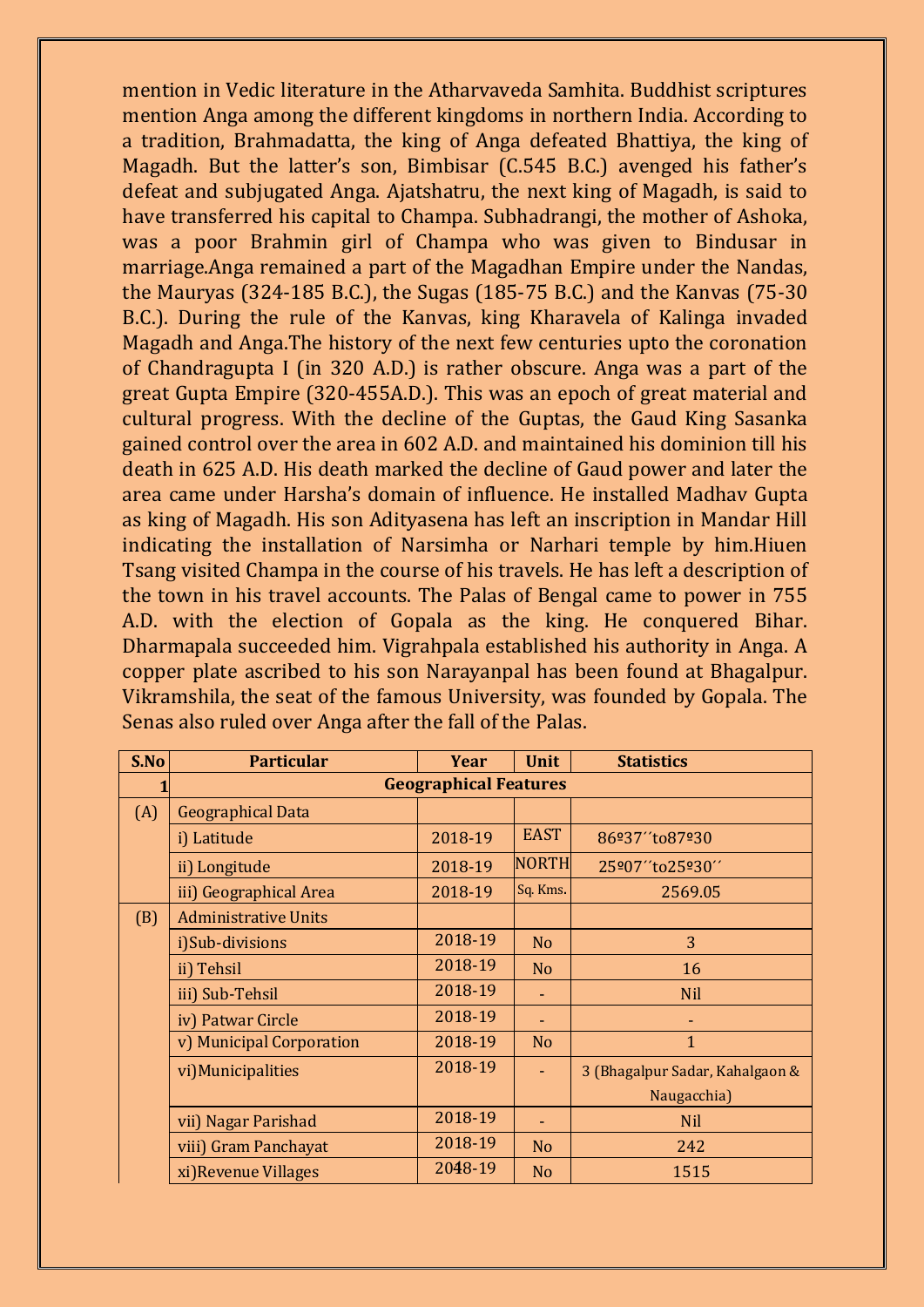|           | x)Assembly Area                                            | 2018-19             | N <sub>o</sub> | 07 (Bihpur, Gopalpur, Pirpainty,<br>Kahalgaon, Bhagalpur, Sultanganj,<br>Nathnagar)                     |
|-----------|------------------------------------------------------------|---------------------|----------------|---------------------------------------------------------------------------------------------------------|
| 2.        | <b>Population</b>                                          |                     |                | 3,037,766                                                                                               |
| (A)       | Sex-wise                                                   |                     |                |                                                                                                         |
|           | i) Male                                                    | 2011                |                | 1,615,663                                                                                               |
|           | ii)Female                                                  | 2011                |                | 1,422,103                                                                                               |
| (B)       | <b>Rural Population</b>                                    | 2011                |                | 24,35,234                                                                                               |
| 3.        | <b>Agriculture</b>                                         |                     |                |                                                                                                         |
| A.        | Land utilization                                           |                     |                |                                                                                                         |
|           | i)Total Area                                               | 2018-19             | Sq. Kms.       | 2569.05                                                                                                 |
|           | ii)Forest cover                                            | 2018-19             | Acres          | 193.35                                                                                                  |
|           | iii) Non Agriculture Land                                  | 2018-19             | Acres          | 34971.64                                                                                                |
|           | iv) Cultivable Barren land                                 | 2018-19             | Acres          | 5844.99                                                                                                 |
| 4.        | <b>Forest</b>                                              |                     |                |                                                                                                         |
|           | (i)Forest                                                  | 2018-19             | Acres          | 193.35                                                                                                  |
| 5.        | <b>Livestock &amp;Poultry</b>                              |                     |                |                                                                                                         |
| A.        | <b>Cattle</b>                                              |                     |                |                                                                                                         |
|           | i)Cows                                                     | 2007                | Nos.           | 77395                                                                                                   |
|           | ii)Buffaloes                                               | 2012                | Nos.           | 190530                                                                                                  |
|           | iii) Bovine                                                | 2012                | Nos.           | 699625                                                                                                  |
| <b>B.</b> | <b>Other livestock</b>                                     |                     |                |                                                                                                         |
|           | i)Goats                                                    | 2012                | Nos.           | 581582                                                                                                  |
|           | ii)Pigs                                                    | 2012                | Nos.           | 10092                                                                                                   |
|           | iii)Dogs                                                   | 2012                | Nos.           | 276119                                                                                                  |
|           | iv) Horses/Ponies                                          | 2012                | Nos.           | 1663                                                                                                    |
|           | v) Fowls                                                   | 2012                | Nos.           | 135838                                                                                                  |
|           | vi) Ducks                                                  | 2012                | Nos.           | 19091                                                                                                   |
| 6.        | <b>Railways</b>                                            |                     |                | Railway Station is at Bhagalpur which is connected<br>with major cities in India by the railway network |
|           | i) Length of rail line                                     | 2018-19             | <b>Kms</b>     | 90                                                                                                      |
|           | V)Roads                                                    |                     |                |                                                                                                         |
|           | (a) National Highway                                       | 2018-19             | <b>Kms</b>     | 162.89                                                                                                  |
|           | (b) State Highway                                          | 2018-19             | <b>Kms</b>     | 82.75                                                                                                   |
|           | (c) Main District Road                                     | 2018-19             | <b>Kms</b>     | 214.9                                                                                                   |
|           | (d) Other district & Rural<br><b>Roads</b>                 | 2018-19             | <b>Kms</b>     |                                                                                                         |
|           | (e) Rural road/Agriculture<br><b>Marketing Board Roads</b> | 2018-19             | <b>Kms</b>     |                                                                                                         |
|           | (f)Kachacha Road                                           | $\frac{2018-19}{5}$ | <b>Kms</b>     |                                                                                                         |
| 7.        | <b>Public Health</b>                                       |                     |                |                                                                                                         |
|           | (a) Allopathic Hospital                                    | 2018-19             | No.            | 02                                                                                                      |
|           |                                                            |                     |                |                                                                                                         |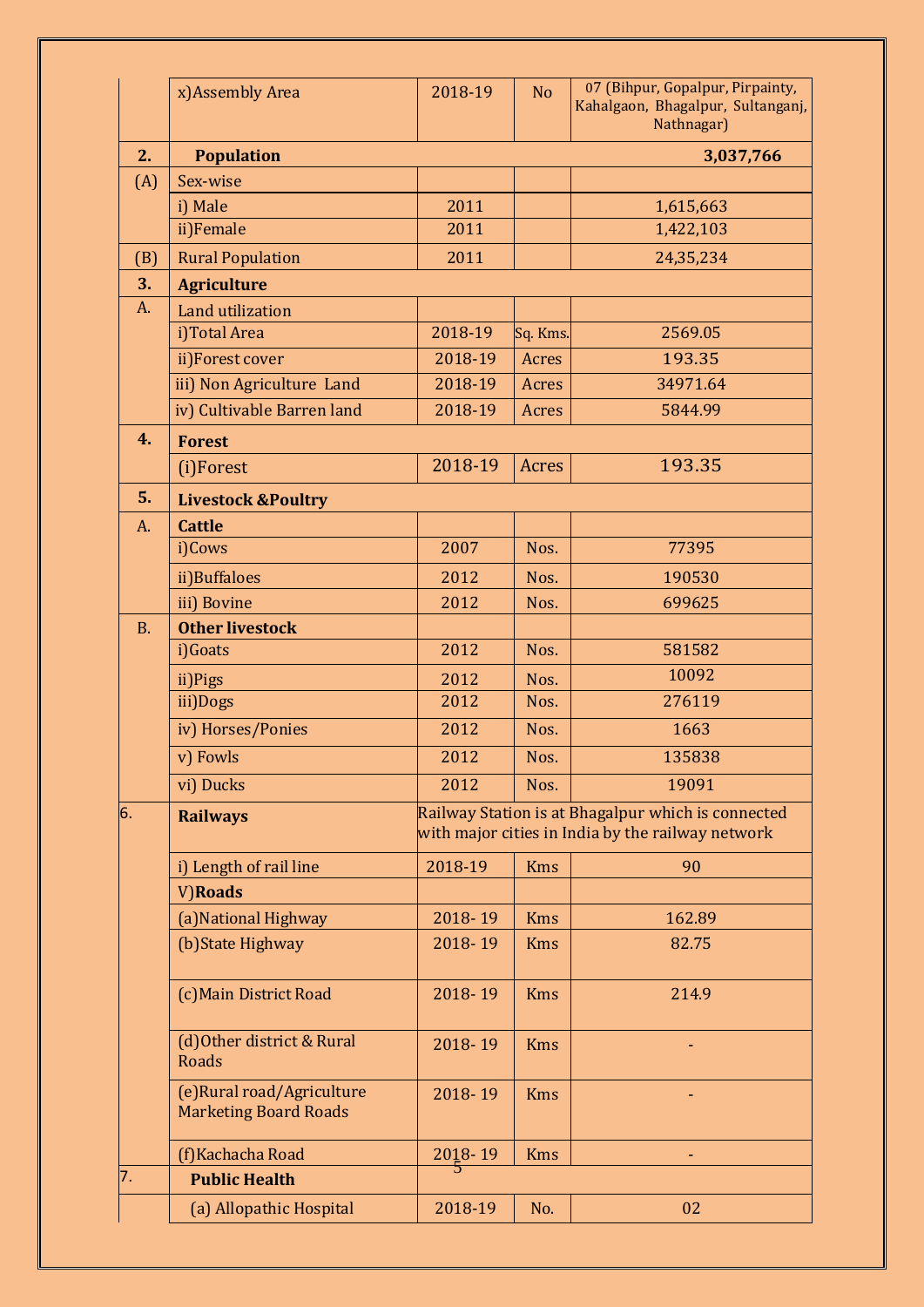| (b) Beds in Allopathic<br>Hospitals               | 2018-19 | No.  | 805            |
|---------------------------------------------------|---------|------|----------------|
| (c) Primary health centers                        | 2018-19 | No.  | 16             |
| Dispensaries<br>(d)                               | 2018-19 | No.  | 10             |
| (e) Sub Health Centers                            | 2018-19 | No.  | --             |
| (f)Private hospitals                              | 2018-19 | No.  | 17             |
| (VIII) Banking (Branches)                         |         |      |                |
| (a)Commercial Bank                                | 2018-19 | Nos. | 80             |
| (b) Regional Rural Bank                           | 2018-19 | Nos. | 20             |
| (c)Co-Operative bank                              | 2018-19 | Nos. | $\overline{3}$ |
| (d)PLDB Branches                                  |         | Nos. |                |
| (IX)Education                                     |         |      |                |
| (a) Primary School                                | 2018-19 | Nos. | 969            |
| (b) Middle Schools                                | 2018-19 | Nos. | 394            |
| (c)Secondary & Senior<br><b>Secondary Schools</b> | 2018-19 | Nos. | 06             |
| (d)Colleges                                       | 2018-19 | Nos. | 07             |
| (e)Technical University                           | 2018-19 | Nos. | 01             |
|                                                   |         |      |                |

# 2.1 Existing Status of Industrial Areas in the District Bhagalpur

| S.<br>No. | Name of<br>Ind. Area | Land<br>acquired<br>(In<br>hectare) | Land<br>developed<br>$(\ln$<br>hectare) | <b>Prevailing</b><br><b>Rate Per</b><br><b>Sqm</b><br>(InRs.) | N <sub>o</sub><br>of<br><b>Plots</b> | No of<br>allotted<br><b>Plots</b> | No of<br><b>Vacant</b><br><b>Plots</b> | <b>No. of Units</b><br>in<br><b>Production</b> |
|-----------|----------------------|-------------------------------------|-----------------------------------------|---------------------------------------------------------------|--------------------------------------|-----------------------------------|----------------------------------------|------------------------------------------------|
|           | Barari,              | 30.33                               | 28.24                                   |                                                               | 87                                   | 74                                | 13                                     | 63                                             |
|           | <b>Bhagalpur</b>     |                                     |                                         |                                                               |                                      |                                   |                                        |                                                |

# 3. Industrial Scenario of Bhagalpur District

# **3.1 Industry at a Glance**

| Sr<br><b>No</b> | Head                                                                            | Unit | Particulars |
|-----------------|---------------------------------------------------------------------------------|------|-------------|
| 1.              | REGISTERED INDUSTRIAL UNIT                                                      | NO.  | 976         |
| 2.              | <b>TOTAL INDUSTRIAL UNIT</b>                                                    | NO.  | 8304        |
| 3.              | REGISTERED MEDIUM & LARGE UNIT                                                  | NO.  | <b>NIL</b>  |
| 4.              | ESTIMATED AVG. NO. OF DAILY WORKER<br><b>EMPLOYED IN SMALL SCALE INDUSTRIES</b> | NO.  | 08          |
| 5.              | EMPLOYMENT IN LARGE AND MEDIUM $6$<br><b>INDUSTRIES</b>                         | NO.  | <b>NIL</b>  |
| 6.              | <b>NO. OF INDUSTRIAL AREA</b>                                                   | NO.  |             |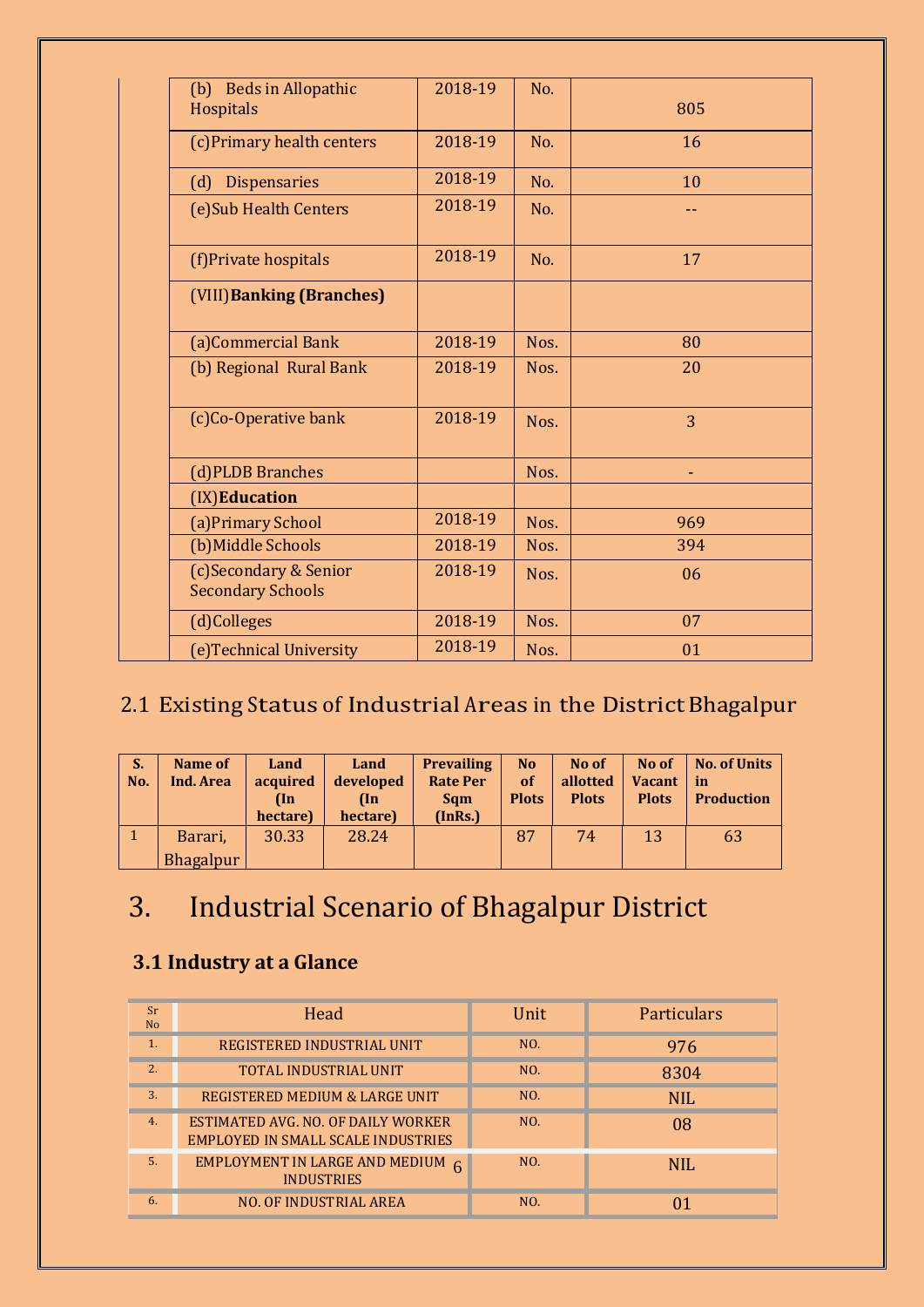| $\overline{ }$ | TURN OVER OF SMALL SCALE IND. (reg.)                   | IN LACS | NΑ |
|----------------|--------------------------------------------------------|---------|----|
| 8.             | TURN OVER OF MEDIUM & LARGE SCALE<br><b>INDUSTRIES</b> | IN LACS | NΑ |

Source: DIC, Bhagalpur

#### **3.1 YEAR WISE TREND OF UNITS REGISTERED**

| <b>YEAR</b>  | <b>NUMBER OF</b>        | <b>EMPLOYMENT</b> | <b>INVESTMENT</b> |
|--------------|-------------------------|-------------------|-------------------|
|              | <b>REGISTERED UNITS</b> |                   | (lakh Rs.)        |
| 2001-02      | 102                     | 408               | 105.3             |
| 2002-03      | 75                      | 300               | 74                |
| 2003-04      | 61                      | 244               | 62                |
| 2004-05      | 70                      | 280               | 71.6              |
| 2005-06      | 70                      | 280               | 71.4              |
| 2006-07      | 85                      | 340               | 84                |
| 2007-08      | 85                      | 340               | 87.5              |
| 2008-09      | 90                      | 360               | 92.5              |
| 2009-10      | 191                     | 764               | 250.42            |
| 2010-11      | 117                     | 468               | 106.68            |
| 2011-12      | 69                      | 315               | 159.44            |
| 2012-13      | 179                     | 608               | 479.588           |
| 2013-14      | 72                      | 306               | 216.22            |
| 2014-15      | 36                      | 175               | 196.55            |
| 2015-16*     | 3452                    | 6904              | <b>NA</b>         |
| 2016-17*     | 2574                    | 5148              | <b>NA</b>         |
| 2017-18      | 976                     | 3443              | 7865              |
| <b>Total</b> | 8304                    | 20683             | 9922.19           |

Source: DIC, Bhagalpur

\* As per UAM Portal

NA- Not Available

#### **3.1 DETAILS OF EXISTING MICRO & SMALL ENTERPRISES AND ARTISAN**

#### **UNITS IN THE DISTRICT**

| <b>NICCODE</b> | <b>TYPE OF</b>                         | <b>NUMBER</b>   | <b>INVESTMENT</b> | <b>EMPLOYMENT</b> |
|----------------|----------------------------------------|-----------------|-------------------|-------------------|
| NO.            | <b>INDUSTRY</b>                        | <b>OF UNITS</b> | (Lakh Rs.)        |                   |
| 20             | Agro based                             | 146             | 1566              | 446               |
| 22             | Soda water                             | 26              | 143               | 106               |
| 23             | Cotton & textile                       | 74              | 346               | 258               |
| 24.            | Woolen, Silk & Artificial Thread based | 92              | 533               | 318               |
|                | clothes                                |                 |                   |                   |
| 25.            | Jute & Jute based                      | $\mathbf{1}$    | 5                 | $\mathbf{1}$      |
| 26.            | Ready-made Garments & Embroidery       | 7               | 23                | 16                |
| 27.            | Wood/Wooden based furniture            | 37              | 196               | 176               |
| 28.            | Paper & Paper products                 | 19              | 131               | 86                |
| 29.            | Leather based                          | $\overline{4}$  | 9                 | 10                |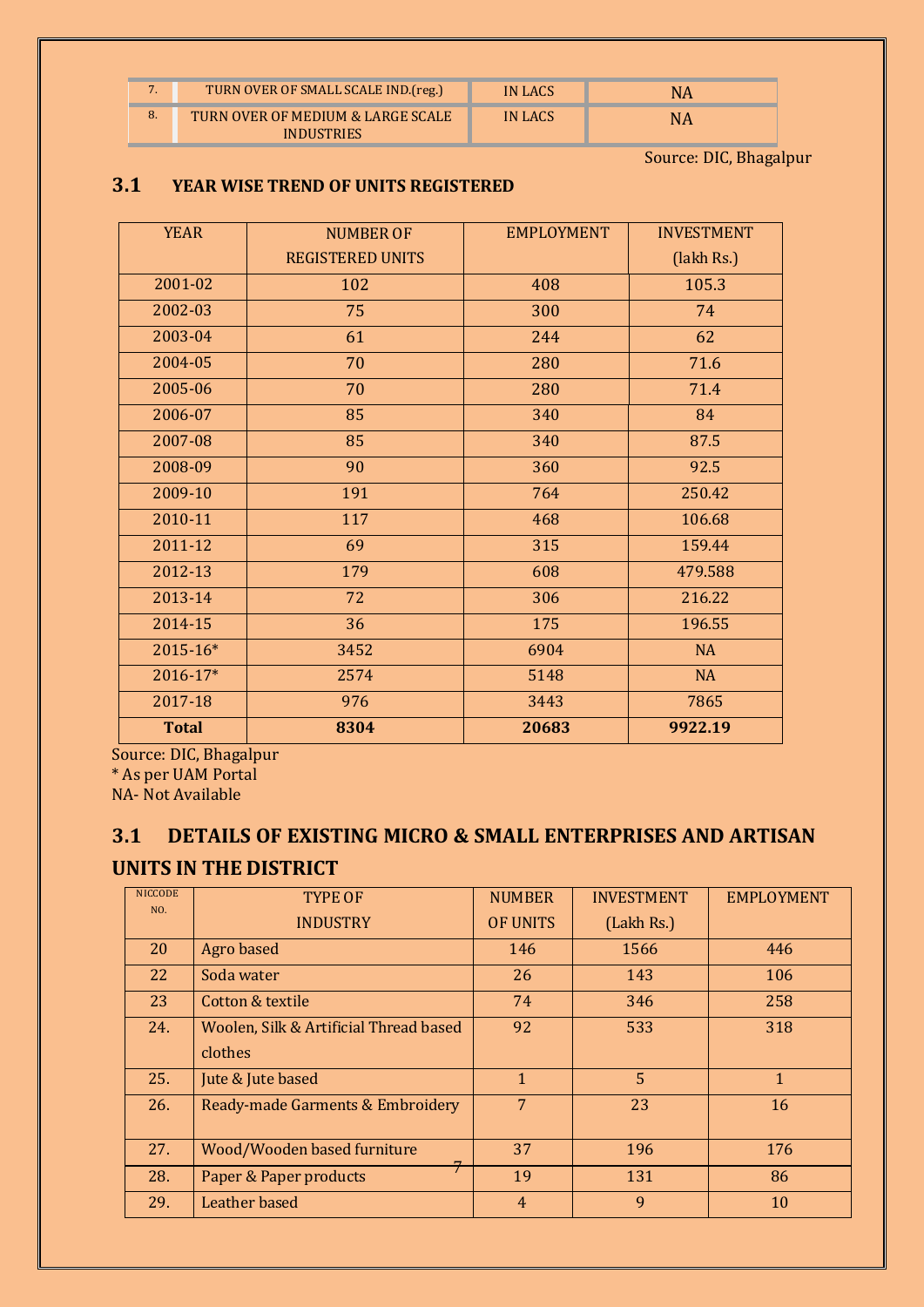| 31. | Chemical/Chemical based                      | 30           | 1219 | 95   |
|-----|----------------------------------------------|--------------|------|------|
| 30. | Rubber, Plastic & Petro based                | 11           | 67   | 28   |
| 32. | Mineral based                                | 10           | 183  | 68   |
| 33. | Metal based (Steel Fab.)                     | 23           | 127  | 127  |
| 35. | <b>Engineering units</b>                     | 23           | 399  | 119  |
| 36. | Electrical machinery and transport equipment | <sup>9</sup> | 78   | 48   |
| 97. | <b>Repairing &amp; Servicing</b>             | 320          | 2025 | 1133 |
| 01. | Others (Misc.)                               | 144          | 815  | 408  |
|     | <b>TOTAL</b>                                 | 976          | 7865 | 3443 |

**Source: DIC, Bhagalpur**

#### 3.4 Large Scale Industries / Public Sector undertakings No Large scale unit as well as PSU exists in District of Bhagalpur

3.5 Major Exportable Item:- Textiles

3.6 Growth Trend: - There is growth trend towards various types of service enterprises, Chemical based units, Agro based units, Cotton & Silk based industries and Wooden furniture **Industries** 

3.7 Vendorisation/Ancillarisation of the Industry: - Nil

3.8. Medium Scale Enterprises: - Nil

3.8.2 Major Exportable Item: - Nil

3.9 Service Enterprises: - There are various service enterprises such as Tailoring, Computer Hardware & Maintenance, Automobile Repairing, Electronic Items Repairing, DTP and Screen Printing are exists in district.

3.9.2 Potentials areas for service industry:

- Mobile Repairing
- Computer Application & hardware
- DTP & Screen Printing
- Computer Training Centre
- **•** Travel Services
- Electric Items Repairing

3.10 Potential for new MSMEs:-

- Agriculture Based Rice Milling & Pulses Milling
- Demand Based Products–Cotton & Silk Textiles
- 4. Existing Clusters of Micro & Small Enterprise:-

8 1. Madhusudanpur Garment Cluster, Bhagalpur

2. Handloom Cluster, Bhagalpur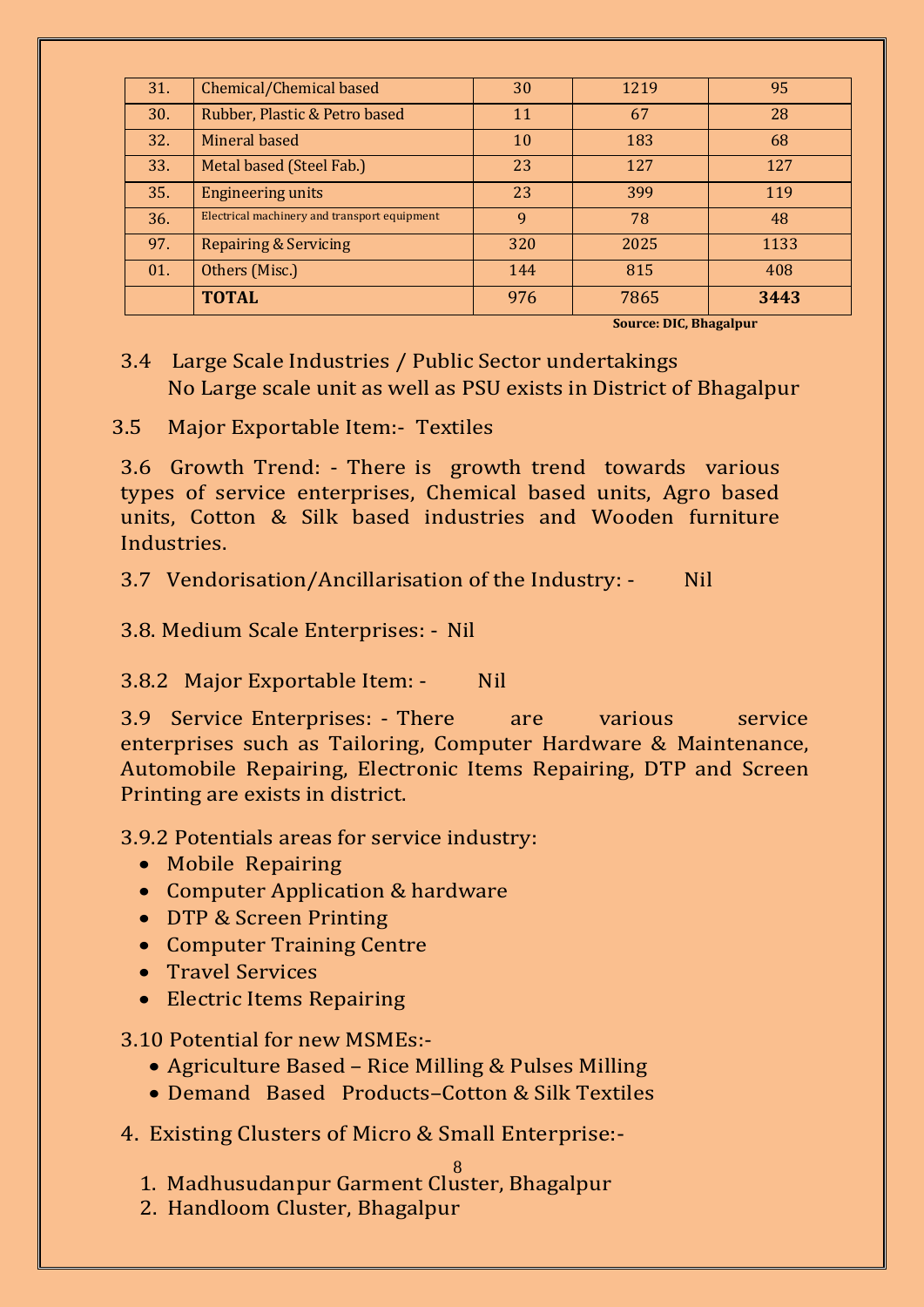# 3. Sanitary Pad Cluster, Bhagalpur

# Table 4.1 Madhusudanpur Garment Cluster, Bhagalpur

| <b>Principal Products</b>      | <b>Readymade Garments</b>                 |
|--------------------------------|-------------------------------------------|
| Manufactured in the Cluster    |                                           |
| Name of the Association        | Madhusudanpur Readymade Garments          |
|                                | Audyogik Swablambi Sahkari Samiti Ltd.    |
| No. of functional units in the | 108                                       |
| clusters                       |                                           |
| Turnover of the Clusters (Rs)  | 1 Crore                                   |
| <b>Employment in Cluster</b>   | 300                                       |
| Average investment in plant    | $30,000/-$                                |
| & Machinery (Rs)               |                                           |
| <b>Major Issues</b>            | No proper market for Products, Costly Raw |
|                                | Material, Lack of Sufficient Skill        |
| <b>Access to Export Market</b> | N <sub>o</sub>                            |
|                                |                                           |

### Table 4.2 Handloom Cluster, Bhagalpur

| $\mathbf{1}$   | <b>Principal Products</b><br>Manufactured in the Cluster | Silk Cloth, Cotton Fabric, Home furnishing Items       |
|----------------|----------------------------------------------------------|--------------------------------------------------------|
| 2              | Name of the Association                                  | <b>Bhagalpur Silk Association, Weavers Association</b> |
| $\overline{3}$ | No. of functional units in the<br>clusters               | 3000                                                   |
| $\overline{4}$ | Turnover of the Clusters (Rs)                            | 100 Crore                                              |
| 5 <sup>5</sup> | <b>Employment in Cluster</b>                             | 5000                                                   |
| 6              | Average investment in plant &<br>Machinery (Rs)          | Ranging between 50,000 to 60,000                       |
| 7              | <b>Major Issues</b>                                      | <b>Technology Upgradation</b>                          |
| 8              | <b>Access to Export Market</b>                           | <b>Yes</b>                                             |

# Table 4.3 Sanitary Pad Cluster, Bhagalpur

|                | <b>Principal Products</b><br>Manufactured in the Cluster | <b>Sanitary Pad</b>                                          |
|----------------|----------------------------------------------------------|--------------------------------------------------------------|
| 2              | Name of the Association                                  | Sanitary Pad Cluster, Bhagalpur                              |
| 3              | No. of functional units in the<br>clusters               | 54                                                           |
| $\overline{4}$ | Turnover of the Clusters (Rs)                            | 50 Lakhs                                                     |
| 5 <sup>1</sup> | <b>Employment in Cluster</b>                             | 100                                                          |
| 6              | Average investment in plant &<br>Machinery (Rs)          | $10,000/-$                                                   |
| 7              | <b>Major Issues</b>                                      | Technology Up gradation, Requirements of<br>latest Machinery |
| 8              | <b>Access to Export Market</b>                           | N <sub>o</sub>                                               |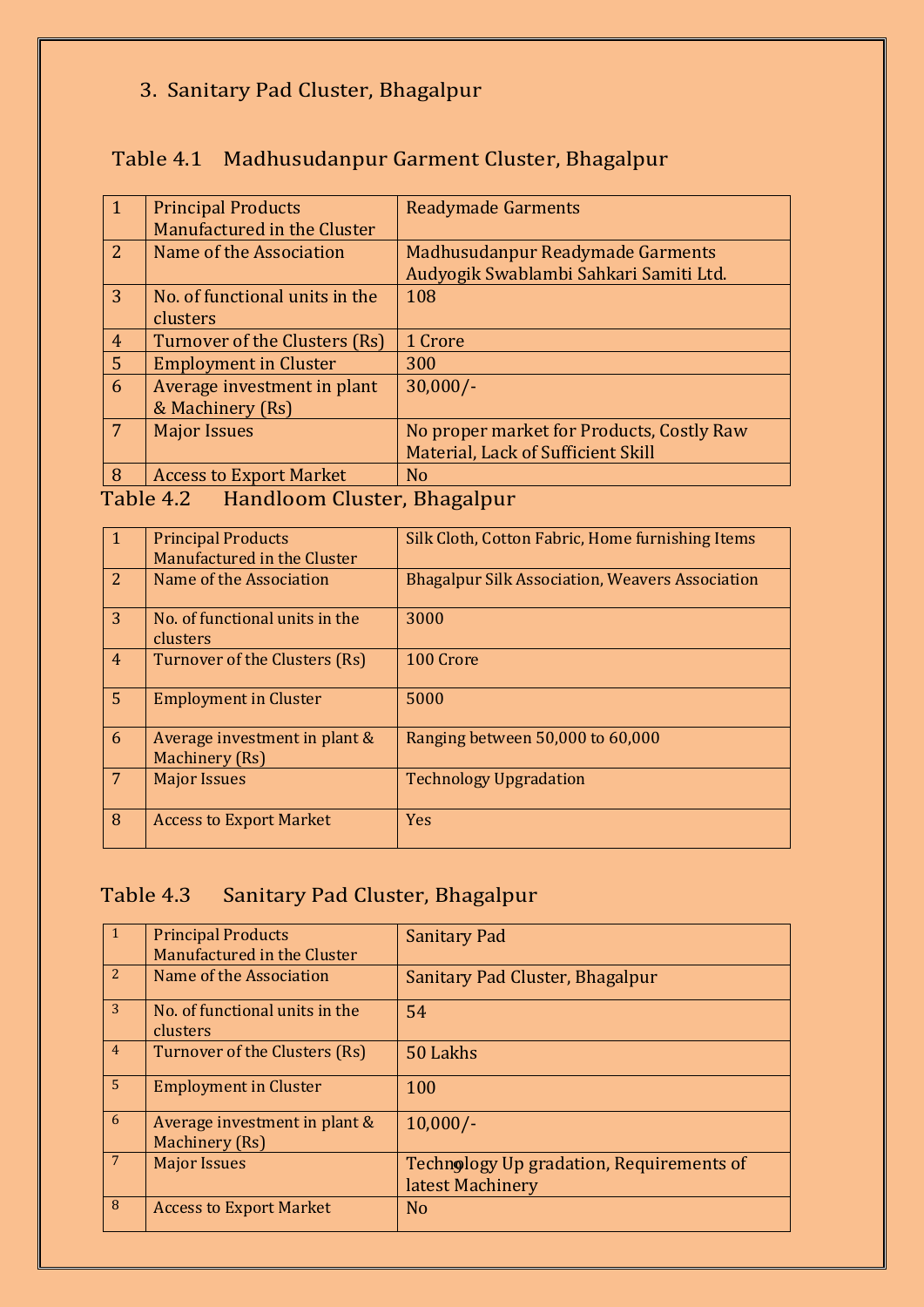5. General issues raised by Industry Association during the course of meeting:

The Eastern Bihar Chamber of Commerce, Bhagalpur has raised the issue of organizing Skill Development Programmes, Export Promotion Awareness Programs and awareness programmes of State level Vendor Development. They also raised issues related to development of more Industrial Areas in Bhagalpur with the help of State Government.

#### 6. STEPS TO SET UP MSMEs

Following are the brief description of different agencies for rendering assistance to the entrepreneurs:

| $S_{-}$        | <b>TYPE OF</b>                                                                                                                                          | <b>NAME &amp; ADDRESS OF AGENCY</b>                                                                                                                                                                                                                                                                                                                                                              |
|----------------|---------------------------------------------------------------------------------------------------------------------------------------------------------|--------------------------------------------------------------------------------------------------------------------------------------------------------------------------------------------------------------------------------------------------------------------------------------------------------------------------------------------------------------------------------------------------|
| NO.            | <b>ASSISTANCE</b>                                                                                                                                       |                                                                                                                                                                                                                                                                                                                                                                                                  |
| $\mathbf{1}$   | Adhaar<br><b>Udyog</b><br>Memorandum (UAM)                                                                                                              | https://udyogaadhaar.gov.in/UA/UAM_Registration.a<br>SDX<br>MSME-Development Institute,<br>Patliputra<br><b>Industrial Estate, Patna-800013</b><br>Phone No:- 0612-2262208, 0612-2262186, 0612-<br>2263211, 0612-2262568<br>E-mail: dcdi-patna@dcmsme.gov.in                                                                                                                                     |
| $\overline{2}$ | <b>Identification of Project</b><br>Profiles,<br>techno-<br>economic<br>and<br>managerial consultancy<br>services, market survey<br>and economic survey | MSME-Development Institute, Patliputra<br>$\bullet$<br><b>Industrial Estate, Patna-800013</b><br>General Manager, District Industries Centre,<br>$\bullet$<br><b>Bhagalpur</b>                                                                                                                                                                                                                   |
| 3              | Industrial<br>Land<br>and<br><b>Shed</b>                                                                                                                | Bihar Industrial Area Development Authority 1 <sup>st</sup> floor,<br>Udyog Bhawan, East Gandhi Maidan, Patna-800004                                                                                                                                                                                                                                                                             |
| $\overline{4}$ | Financial Assistance                                                                                                                                    | 1. All Commercial Banks in the Bhagalpur District<br>2. Bihar State Financial Corporation, Fraser Road,<br>Patna-80001<br>3. Bihar State Credit & Investment Corporation<br>Limited, Indira Bhawan, 4th Floor Ramcharita Singh<br>Path, Bailey Road, Patna-800001<br>4 Bihar State Industrial Development Corporation Ltd,<br>Indira Bhawan, Ramcharita Singh Path, Bailey Road,<br>Patna-800001 |
| 5              | For raw materials under<br>Govt. Supply                                                                                                                 | National Small Industries Corporation (NSIC), 104 1st<br>Floor, Manna Surti Complex, Doctors<br>Colony,                                                                                                                                                                                                                                                                                          |